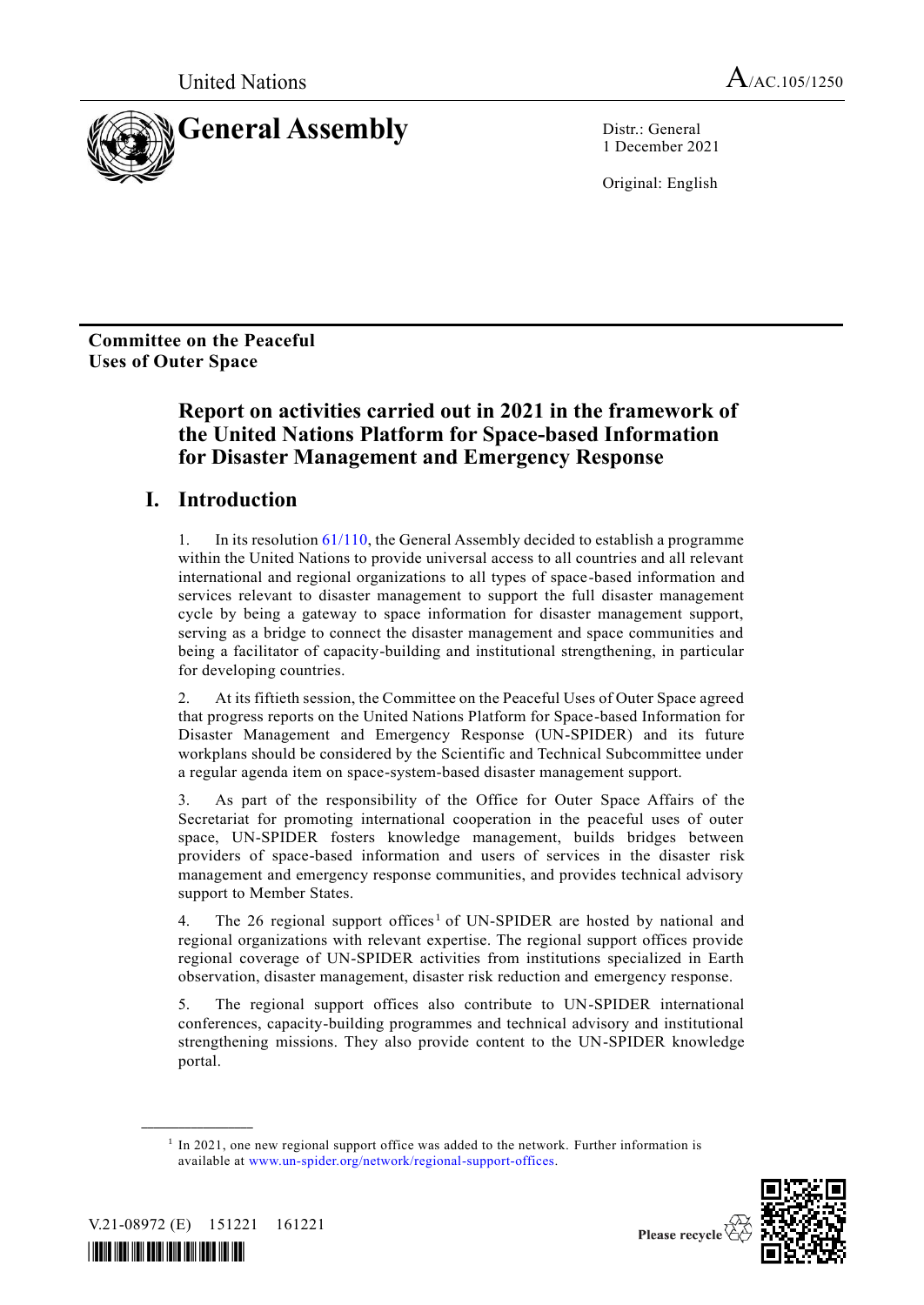6. The present report contains a summary of activities carried out under the UN-SPIDER programme in 2021.

# **II. Activities carried out in 2021**

7. The work carried out by UN-SPIDER in 2021 was implemented with the resources allocated through the regular budget of the United Nations and with voluntary and in-kind contributions from Member States and collaborating entities. Most activities were carried out in a virtual format owing to the continued manifestation of the coronavirus disease (COVID-19) pandemic.

8. A virtual meeting of the UN-SPIDER regional support offices was held on 12 and 13 October 2021. The meeting served as an opportunity to introduce a new regional support office, to provide updates on ongoing and upcoming activities and to discuss thematic issues.

As part of its technical advisory support activities (see sect. A below), UN-SPIDER provided virtual support to several countries in Africa, Asia and Latin America. The programme also provided short-term consultancy resources to carry out activities at the national level in Mongolia and Sri Lanka.

10. The outreach activities carried out by UN-SPIDER (see sect. B below) included virtual workshops, conferences, regional expert meetings, webinars, training courses, and side events. UN-SPIDER also contributed to various outreach activities conducted by its partners.

11. The programme supported emergency response efforts in several countries and promoted the universal access initiative of the Charter on Cooperation to Achieve the Coordinated Use of Space Facilities in the Event of Natural or Technological Disasters (also referred to as the "International Charter on Space and Major Disasters").

12. The programme supported the activation of the International Charter on Space and Major Disasters following floods triggered by Cyclone Burevi in Sri Lanka and tropical storm Shaheen in Oman. The Charter was also activated after an earthquake in Indonesia.

13. In addition, UN-SPIDER generated tailor-made space-based information for national disaster management agencies in countries that experienced floods (Malawi and Namibia), and droughts (Malawi, Namibia and Paraguay). Information on those activities is presented in section D.

# **A. Technical advisory support**

14. Owing to the continued COVID-19 pandemic, technical advisory support was provided in virtual fashion to several countries, including Guatemala, Malawi, Mexico, Mozambique, Namibia, Nigeria and Oman. Advisory support was also provided through the use of local consultants in the case of Mongolia and Sri Lanka.

15. UN-SPIDER provided virtual advisory support during March and April to the National Coordinating Agency for Disaster Risk Reduction of Guatemala following the eruption of the Pacaya volcano. As part of that support, the National Space Commission of Argentina, in its role as a UN-SPIDER regional support office, donated satellite imagery from its SAOCOM 1 satellite to contribute to tracking the active lava flows.

16. In the period from January to May, UN-SPIDER held several virtual teleconferences with staff of the National Space Research and Development Agency and the National Emergency Management Agency of Nigeria and the Nigerian Hydrological Services Agency to continue discussions on ways to address the challenges posed by floods. As part of those discussions, it was agreed that a national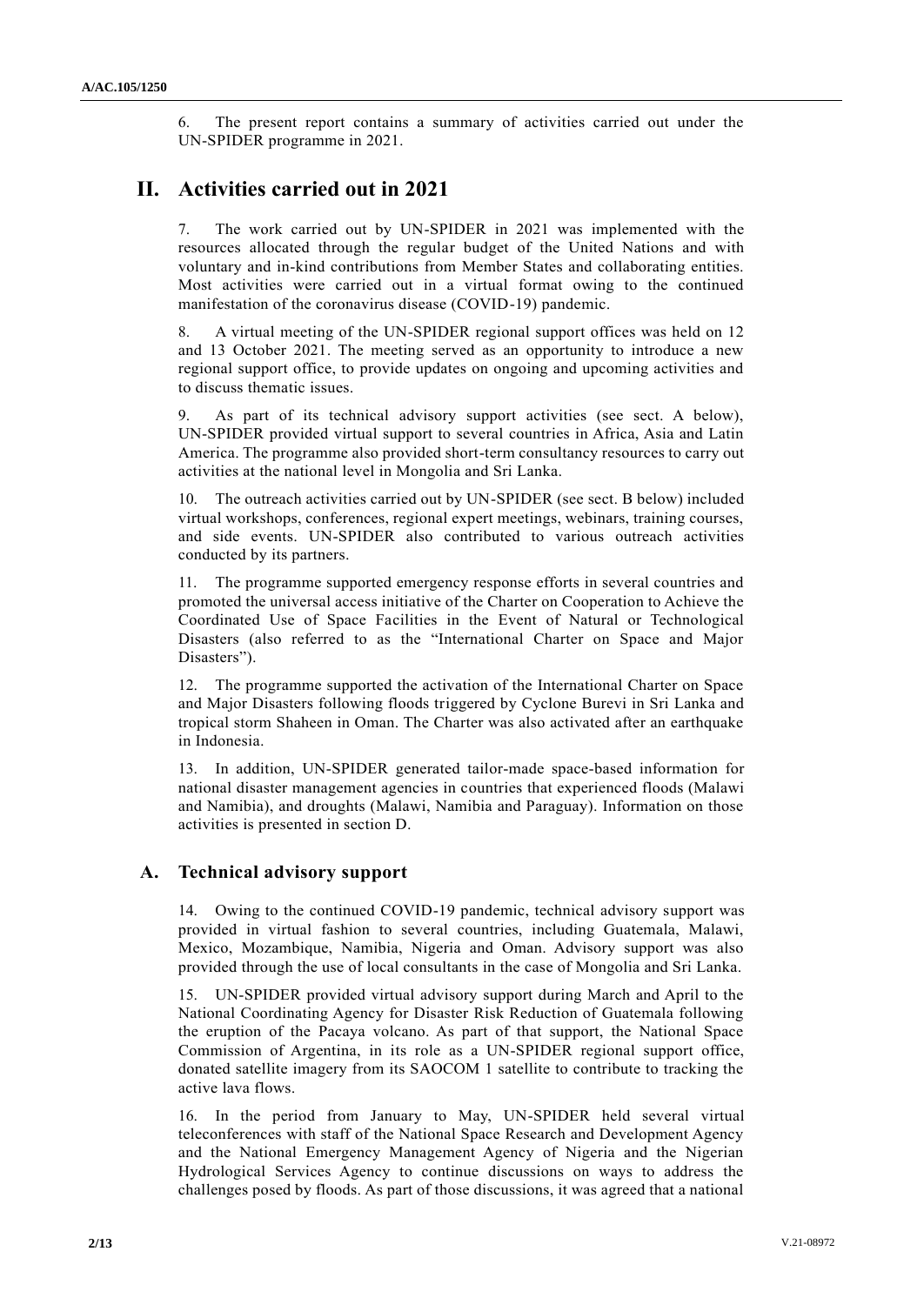expert meeting would be organized with those institutions. The meeting was held from 13 to 15 April 2021. More information on the meeting is presented in section B.

17. In recent years, Southern Africa has been experiencing more frequent and intense droughts that impact rural communities. In order to raise awareness regarding the use of UN-SPIDER recommended practices, more than 490 maps of the standard vegetation index were created for Namibia, covering the period from April 2000 to June 2021. The maps were created by the Centre for Remote Sensing of Land Surfaces (ZFL) of the University of Bonn in its role as a UN-SPIDER regional support office in the period from June to August. In addition, a map of areas flooded in Namibia in April 2020 was developed. The maps were presented to the Acting Director of the National Directorate of Disaster Risk Management of Namibia.

18. In Malawi, in order to raise awareness regarding the use of UN-SPIDER recommended practices, more than 490 maps of the standard vegetation index were created in July, covering the period from April 2000 to June 2021. Those maps were also created by ZFL. In addition, a map of areas flooded in March 2019 was developed. The maps were presented to the Department of Disaster Management Affairs of Malawi and to the Office of the United Nations Resident Coordinator in Malawi.

19. In 2021 Paraguay has been experiencing severe agricultural and hydrological droughts, which have contributed to severe forest fires. At the request of the Paraguayan Space Agency, in October ZFL prepared more than 490 maps of the standard vegetation index covering the period from April 2000 to June 2021. These maps were provided to the Agency for subsequent use.

20. UN-SPIDER has been a supporting Mongolia since it undertook a technical advisory mission in 2014. Following the emergence of the COVID-19 pandemic, UN-SPIDER offered the National Emergency Management Agency the services of a national consultant in order to facilitate the use of space-based information in disaster management. Such support was offered for five months in 2020 and for four months in 2021.

21. During the period, three capacity-building programmes were carried out with officials from various stakeholder agencies and provincial offices of the National Emergency Management Agency. The national consultant supported the strengthening of the Platform for Real-time Impact and Situation Monitoring, which was developed by the World Food Programme and the Agency. The consultant also assisted the Agency in undertaking the training programme that was a prerequisite for becoming an authorized user of the International Charter on Space and Major Disasters.

22. UN-SPIDER has been supporting Sri Lanka since its technical advisory mission in 2011. In 2020, UN-SPIDER offered the Disaster Management Centre of Sri Lanka the services of a national consultant for five months, and those services were continued in 2021, from September to December. The consultant organized the data collected from various stakeholders to demonstrate its utility in the monitoring of targets under the Sendai Framework for Disaster Risk Reduction 2015–2030.

23. Support was also offered to establish approaches for monitoring forest fires and burn severity mapping and drought monitoring. The systems were developed using open-source satellite images and software tools.

24. UN-SPIDER facilitated the nomination of two officers from the Disaster Management Centre of Sri Lanka to undertake a nine-month postgraduate diploma course in remote sensing and geographic information systems at the Centre for Space, Science and Technology Education in Asia and the Pacific.

25. An introductory meeting to support Afghanistan was carried out on 26 January 2021 under the auspices of the Office of the State Ministry for Disaster Management and Humanitarian Affairs. The meeting focused on understanding policy, institutional coordination, current capacity and supportive legislation related to the use of geospatial information for disaster preparedness, early warning, response and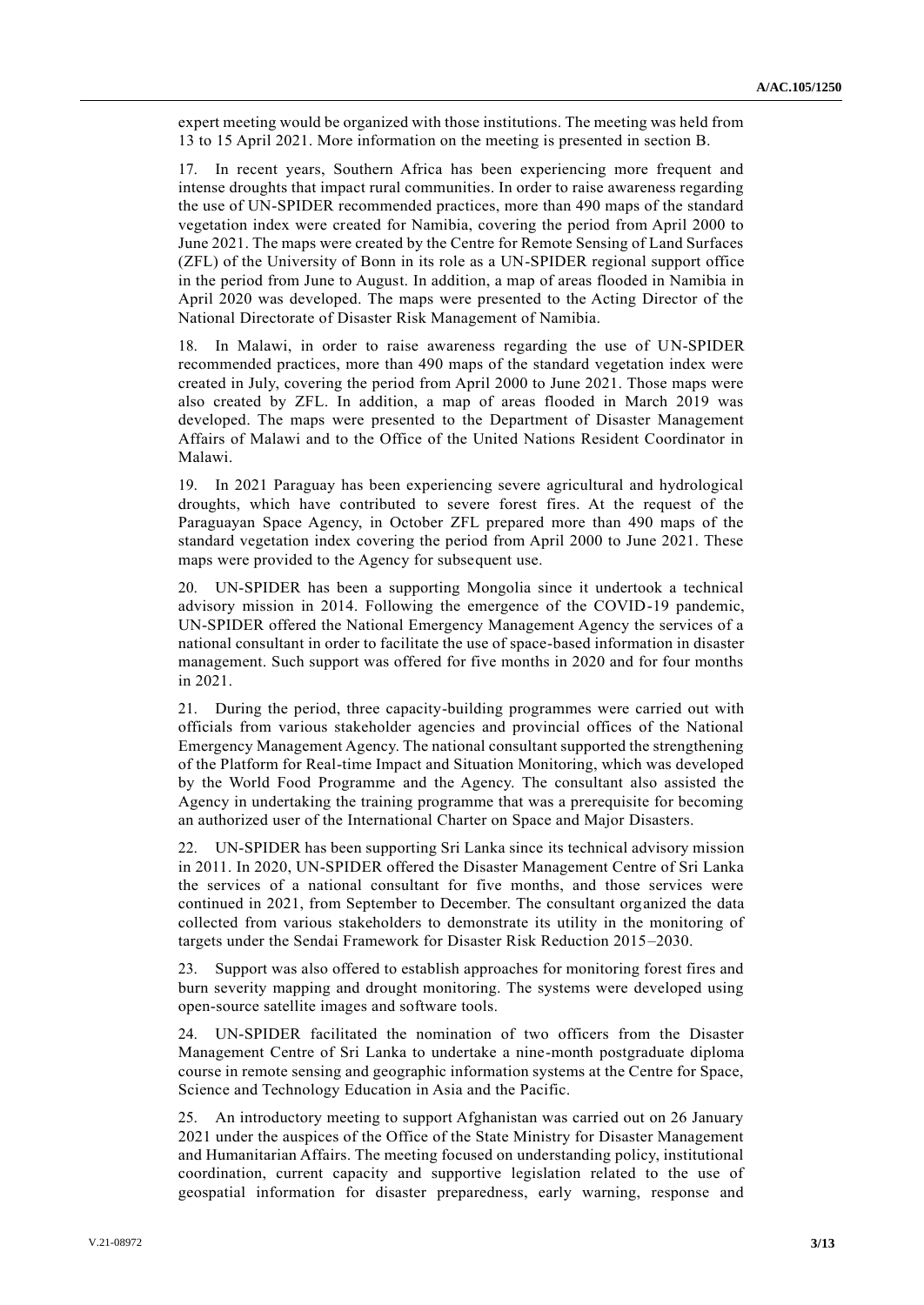recovery. The information captured during the meeting was used for identifying priorities that resulted in offering advocacy on drought monitoring in Afghanistan in the period from January to May.

26. On 21 May 2021, the Office of the State Ministry for Disaster Management and Humanitarian Affairs and UN-SPIDER conducted a virtual thematic meeting with key stakeholder agencies on the theme "Assessing drought and water resource conservation using Earth observation". The meeting was conducted in collaboration with two regional support offices of UN-SPIDER, namely, Delta State University and the Intentional Water Management Institute.

27. An introductory meeting was carried out on 29 September 2021 with the Philippine Space Agency to provide a briefing on services offered by the UN-SPIDER programme. The meeting was useful in establishing a coordination mechanism with the Agency and discussing the possibility of conducting a technical advisory mission in 2022 and hosting a few online meetings prior to the technical advisory mission.

28. A virtual meeting was held in August 2021 with representatives of Azercosmos to explain the support and services offered by UN-SPIDER and discuss the possibility of conducting a UN-SPIDER technical advisory mission in 2022.

29. An online training course on space technology for building disaster resilience to water scarcity, organized jointly with the Asia Pacific Space Cooperation Organisation, was held from 11 to 15 October. It was attended by more than 60 participants from 11 countries, namely, Bangladesh, Indonesia, Iran (Islamic Republic of), Iraq, Jordan, Mexico, Mongolia, Pakistan, the Sudan, Thailand and Turkey. The course was repeated from 18 to 22 October to suit the time zones in Latin America. Experts from the Office for Outer Space Affairs, the National Disaster Reduction Centre of China and three regional support offices of UN-SPIDER (the International Water Management Institute, Ben Gurion University of the Negev and Delta State University) delivered the technical sessions.

30. To continue strengthening the capacity of the General Directorate for Civil Protection of the Niger to use space-based information to respond to floods in the country, and at the request of the Director of the National Civil Protection Directorate of the Niger, UN-SPIDER carried out a second online training course on flood mapping with Sentinel-1 radar imagery in Google Earth Engine. A total of 36 participants from the Directorate, the National Civil Protection Academy and other government agencies, as well as from the Office of the United Nations Resident Coordinator, took part in the training course, which was held on 11 and 12 August.

31. Training participants were introduced to the basic principles of radar remote sensing, learned to use the relevant recommended practices, explored the process with selected case studies and presented the results in geographic information systems as flood maps.

32. Phase II of the massive open online course "Geospatial applications for disaster risk management" took place from 1 June to 30 November, in collaboration with the Centre for Space Science and Technology Education in Asia and the Pacific, based in India. The course provided free and flexible online training to enhance capabilities related to the use of geospatial and Earth observation technologies in disaster risk management.

33. Phase II is an enhanced version of Phase I, which was launched in 2020 and offered a much-needed learning tool during the challenging times of the COVID-19 outbreak. It received an overwhelming response from 29,727 participants from 104 countries. Phase II saw the participation of 6,328 persons from 122 countries.

34. From 30 November to 2 December 2021, UN-SPIDER joined forces with the Central American Coordination Centre for Natural Disaster Prevention and with the International Charter on Space and Major Disasters to carry out a training course on the procedures employed by project managers in case of activation of the International Charter.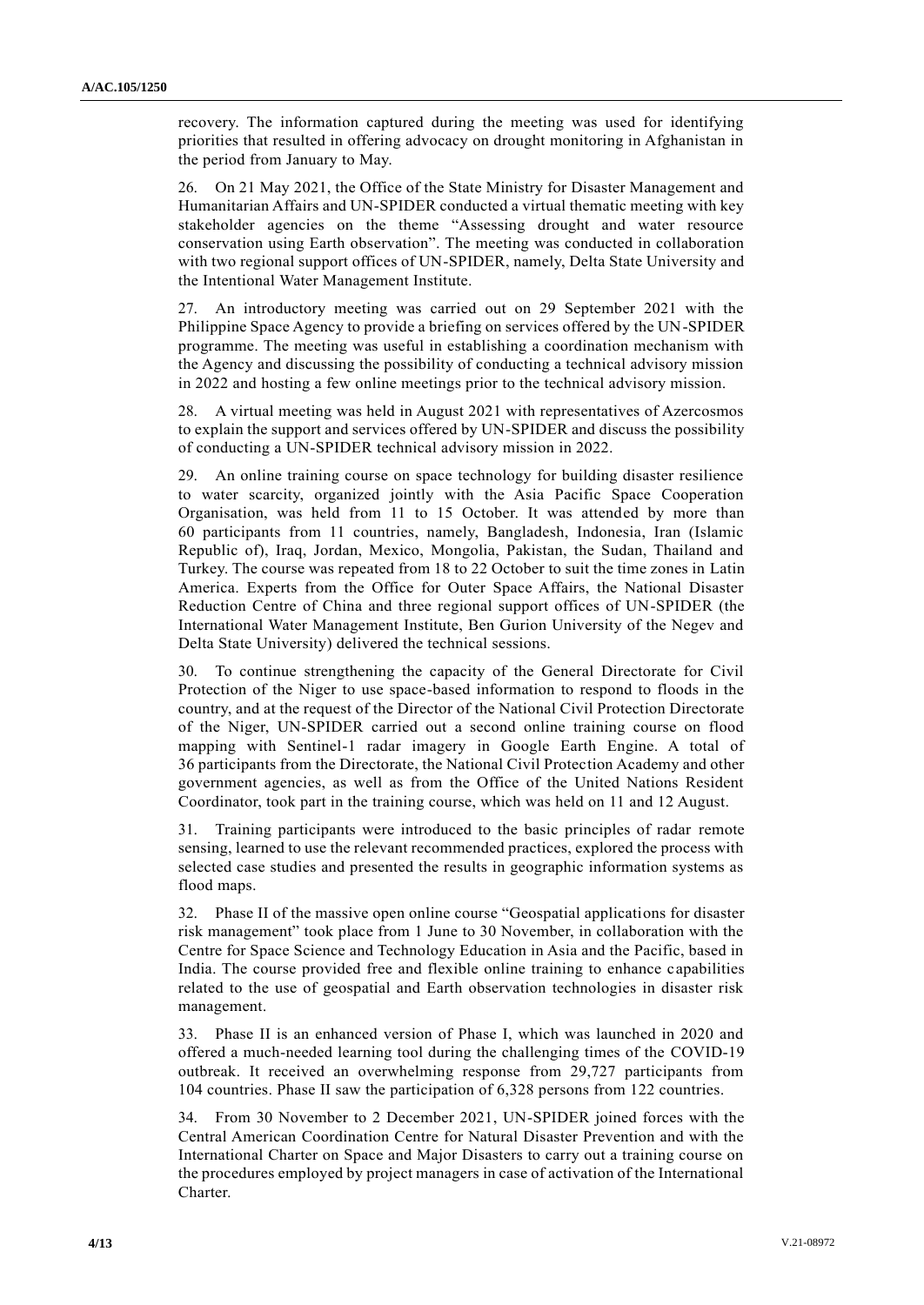35. The training course, carried out in Guatemala City, allowed participants to understand the procedures that the International Charter employs during activation and the rules that project managers and value-adding providers must follow when carrying out their tasks. In addition, participants were trained on the use of the UN-SPIDER recommended practice for rapid flood mapping using Sentinel 1 radar imagery. The training course was also used to establish a regional remote sensing team that will support the Centre and national disaster management agencies in the countries of the region in mapping efforts in case of disasters.

36. The Centre mobilized 17 participants from Central American countries and the Dominican Republic. UN-SPIDER mobilized trainers from the National Space Research Institute of Brazil and the National Space Commission of Argentina as members of the International Charter, an expert from the Federal University of Santa Maria, Brazil, in its role as a UN-SPIDER Regional Support Office, and two professionals from the National Disaster Prevention Centre of Mexico.

# **B. Outreach and networking activities**

37. The present section covers: (a) events organized or co-organized under the UN-SPIDER programme; and (b) contributions to events organized by various partner organizations.

### **1. Events organized or co-organized under the UN-SPIDER programme**

## **Regional workshop: "Enhancing preparedness for climate-related disasters using space-based technologies", 17 February 2021**

38. The workshop was carried out jointly by UN-SPIDER and the South Asian Association for Regional Cooperation (SAARC) Disaster Management Centre (Interim Unit) in collaboration with the International Water Management Institute of Sri Lanka and the Centre for Space Science and Technology Education in Asia and the Pacific. It was attended by about 50 experts from SAARC member States.

39. The workshop included training and simulation exercises to support the efforts of the countries of the region to make effective utilization of space-based information for providing early warning and risk information, which also contributes to achieving the targets of the Sendai Framework. This joint effort allowed the participants to identify risk areas, access flood- and cyclone-related early warning information, use emergency response mechanisms, such as the International Charter on Space and Major Disasters and Sentinel Asia, and prepare the products needed for supporting emergencies.

## **National virtual expert meeting: "Space-based solutions for disaster risk management and emergency response in Nigeria", 13 to 15 April 2021**

40. UN-SPIDER, ZFL, the National Space Research and Development Agency and the National Emergency Management Agency of Nigeria and the Nigerian Hydrological Services Agency co-organized a national expert meeting on space-based solutions for disaster risk management and emergency response in Nigeria. The expert meeting was held virtually from 13 to 15 April 2021 and contributed to the efforts carried out by UN-SPIDER and the National Space Research and Development Agency.

41. Nearly 120 people from institutions in Nigeria, elsewhere in Africa and Europe registered for the meeting, representing government agencies, private companies, universities and regional and international organizations. More than 80 of those attended the meeting, which was structured in three sessions that included presentations by different institutions and discussions that allowed the audience to identify challenges and recommendations that need to be addressed regarding flood management in Nigeria.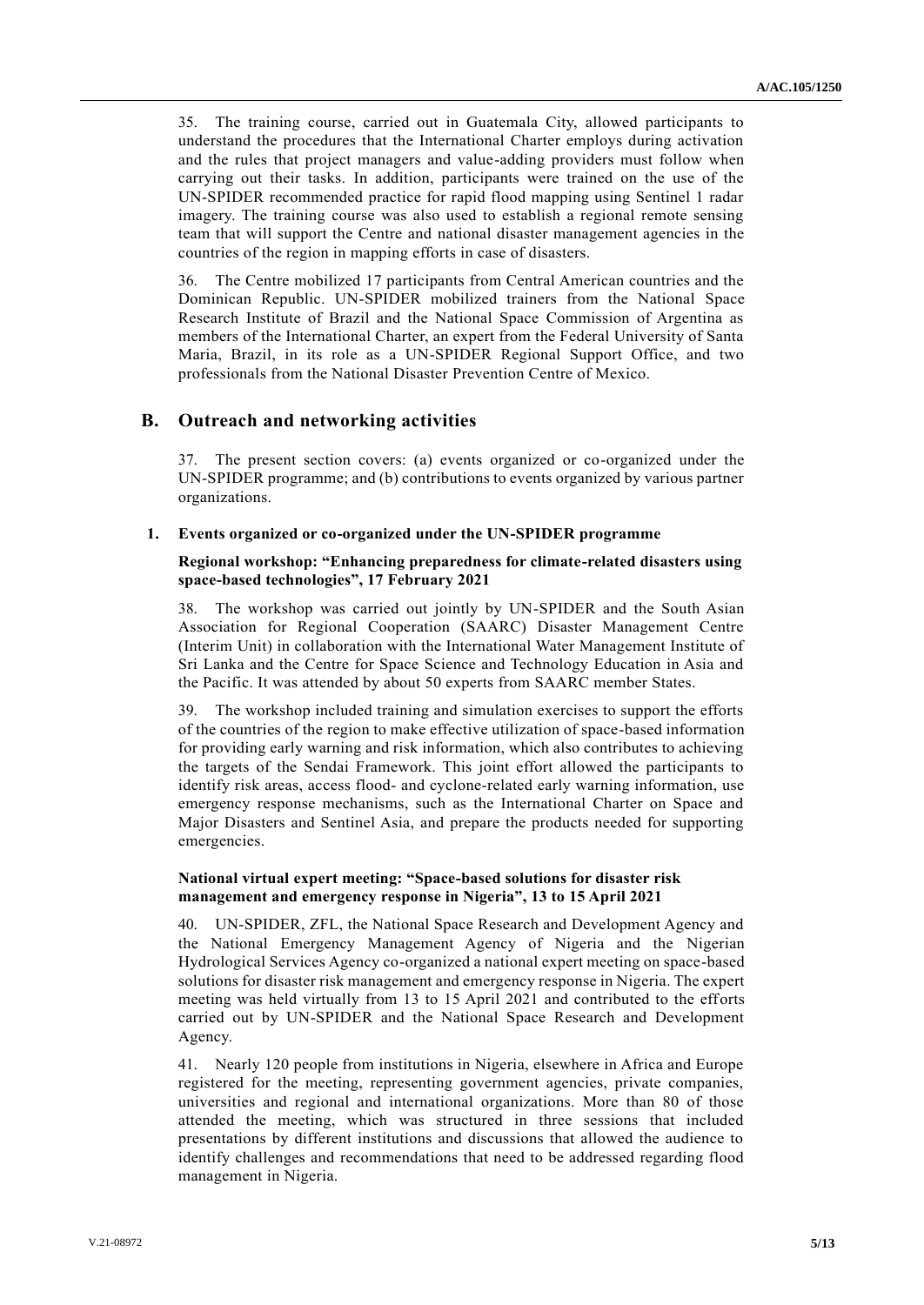42. The virtual expert meeting also included a technical segment at which staff from UN-SPIDER presented information on step-by-step procedures that have been developed by UN-SPIDER to process satellite imagery to generate relevant space-based information for flood management. Presentations, recordings and additional information on this virtual expert meeting are available at: [https://un](https://un-spider.org/news-and-events/events/un-spider-expert-meeting-space-based-solutions-Nigeria)[spider.org/news-and-events/events/un-spider-expert-meeting-space-based-solutions-](https://un-spider.org/news-and-events/events/un-spider-expert-meeting-space-based-solutions-Nigeria)[Nigeria.](https://un-spider.org/news-and-events/events/un-spider-expert-meeting-space-based-solutions-Nigeria)

## **Online workshop: "Drought monitoring and management using Earth observation and weather forecast data", 7 July 2021**

43. Since droughts occur frequently in South Asia, the workshop on drought monitoring and management using Earth observation and weather forecast data was carried out jointly by UN-SPIDER and the SAARC Disaster Management Centre (Interim Unit) in collaboration with the International Water Management Institute of Sri Lanka. More than 50 senior officials from SAARC member States attended the workshop.

44. The workshop discussed advances in Earth observation and weather forecast data and approaches and tools to help to achieve drought resilience in the SAARC member States. The event highlighted various global and regional platforms and related tools for drought monitoring and early warning to guide policymakers in planning timely drought management measures.

## **UN-SPIDER virtual regional expert meeting: "Space-based solutions for risk and disaster management in Southern Africa", 13 to 15 July 2021**

45. UN-SPIDER and ZFL co-organized a virtual regional expert meeting with a focus on Southern African countries. The meeting addressed the role of satellite technologies and novel applications developed by the space community to respond to challenges posed by natural hazards.

46. Nearly 120 people from many institutions registered for the conference, representing national disaster management agencies, space agencies, other government agencies, universities, private companies and regional and international organizations. Participants from the following countries attended the meeting: Algeria, Brazil, Eswatini, Germany, Greece, Israel, Italy, Kenya, Malawi, Mexico, Mozambique, Namibia, Nigeria, Romania, Rwanda, South Africa, Uganda, the United States of America and Zimbabwe. Experts from several UN-SPIDER regional support offices also participated (Algeria, Brazil, Germany, Greece, Israel, Kenya, Nigeria and Romania).

47. The virtual expert meeting comprised three sessions. The first session allowed UN-SPIDER and ZFL to set the scene, and national disaster management agencies of Southern African countries, the Regional Centre for Mapping of Resources for Development, UN-SPIDER and ZFL provided information to the participants about their activities. The second session was used by other institutions of Southern African countries to present information on their activities, and included a presentation on the Copernicus Emergency Mapping Service and a presentation by the German Aerospace Centre. The third session allowed institutions from the space community to present information on services, tools and products developed by the space community to support disaster management efforts. The International Charter on Space and Major Disasters was also invited to make a presentation at the session. The virtual expert meeting also included technical sessions in the afternoons at which experts from the Copernicus programme made presentations on the Copernicus Global Flood Awareness System, the Wildfire Information System and the Global Drought Observatory. Experts from the UN-SPIDER regional support offices also presented several UN-SPIDER recommended practices.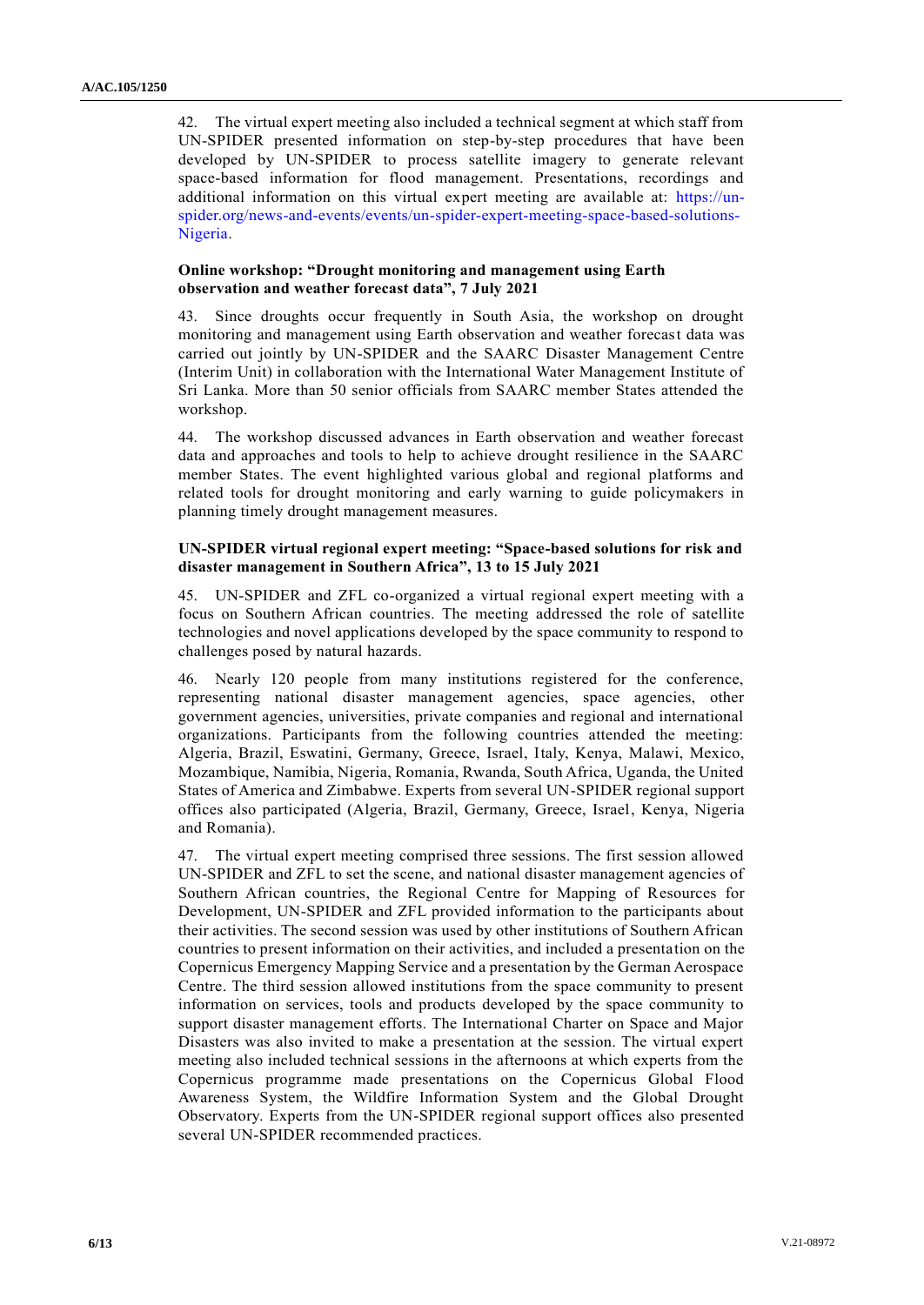## **United Nations/Islamic Republic of Iran workshop on space technology applications for drought, flood and water resource management, 9–11 August 2021**

48. The workshop, hosted by the Iranian Space Agency, was conducted as an online event. Earth observation technologies are crucial to managing and monitoring water resources and water-related disasters such as floods and droughts, which increasingly affect agricultural production and food security.

49. In this regard, the workshop focused on drought, floods and water resource management, key areas that benefit significantly from space-related technology and contributed to the most recent and significant initiative of the Secretary-General of United Nations, the Food Systems Summit, and the decade of action to deliver the Sustainable Development Goals.

50. A total of 378 participants, including 112 women, from 64 countries registered for the workshop. Of those registered, some may have attended the workshop in part. The report of the conference is available in all of the official languages of the United Nations at the following link: [http://unoosa.org/oosa/oosadoc/data/documents/2021/](http://unoosa.org/oosa/oosadoc/data/documents/2021/aac.105/aac.1051253_0.html) [aac.105/aac.1051253\\_0.html.](http://unoosa.org/oosa/oosadoc/data/documents/2021/aac.105/aac.1051253_0.html)

### **Seventh Planetary Defense Conference, 26 to 30 April 2021**

51. The seventh Planetary Defense Conference, conducted by the International Academy of Astronautics and hosted by the Office for Outer Space Affairs in cooperation with the European Space Agency, included a scenario exercise of a hypothetical near-Earth object impact event, allowing practitioners across the field of planetary defence to discuss what it would take to respond.

52. UN-SPIDER brought together disaster response and management professionals to participate in a series of panels to provide critical feedback and perspective on the unfolding crisis scenario. The exercise used a hypothetical but realistic asteroid threat scenario to illustrate how such a short-warning threat might evolve over the span of the four-day conference.

53. This scenario utilized at the Conference was a cautionary tale. It indicated that there is a need to prepare now for what might come in the future, because even with advance notice, time to prepare may be limited. The scenario showed that planetary defence is, indeed, a global endeavour. The constant engagement of the planetary defence community and the disaster preparedness and response community is essential in order to keep the world safe from potential disasters due to a near-Earth impact. The outcome of the exercise will be published in the form of a paper in a research journal.

## **UN-SPIDER/ZFL Bonn International Conference: "Space-based solutions for disaster management in Africa: networks and information technologies in times of crisis", 16 to 18 November 2021**

54. UN-SPIDER and ZFL held the Bonn International Conference on the theme "Space-based solutions for disaster management in Africa: networks and information technologies in times of crisis" from 16 to 18 November 2021. The conference, which was held virtually, included 30 presentations and one panel discussion. It addressed the use of space technologies to address the challenges posed by floods, droughts and forest fires. The conference also included a dedicated session on innovative tools developed by the academic community, the private sector and UN-SPIDER.

55. A total of 225 people registered for the conference: 70 were women, 154 were men and one preferred not to say. Participants represented 81 institutions from Afghanistan, Algeria, Austria, Bangladesh, Bolivia (Plurinational State of), Brazil, Chile, Ethiopia, France, Germany, Ghana, the Gambia, Greece, India, Italy, Kenya, Malawi, Malaysia, Mozambique, the Niger, Nigeria, Rwanda, South Africa, Tunisia, the United Kingdom of Great Britain and Northern Ireland, the United States, Venezuela (Bolivarian Republic of), Zimbabwe and the United Nations. The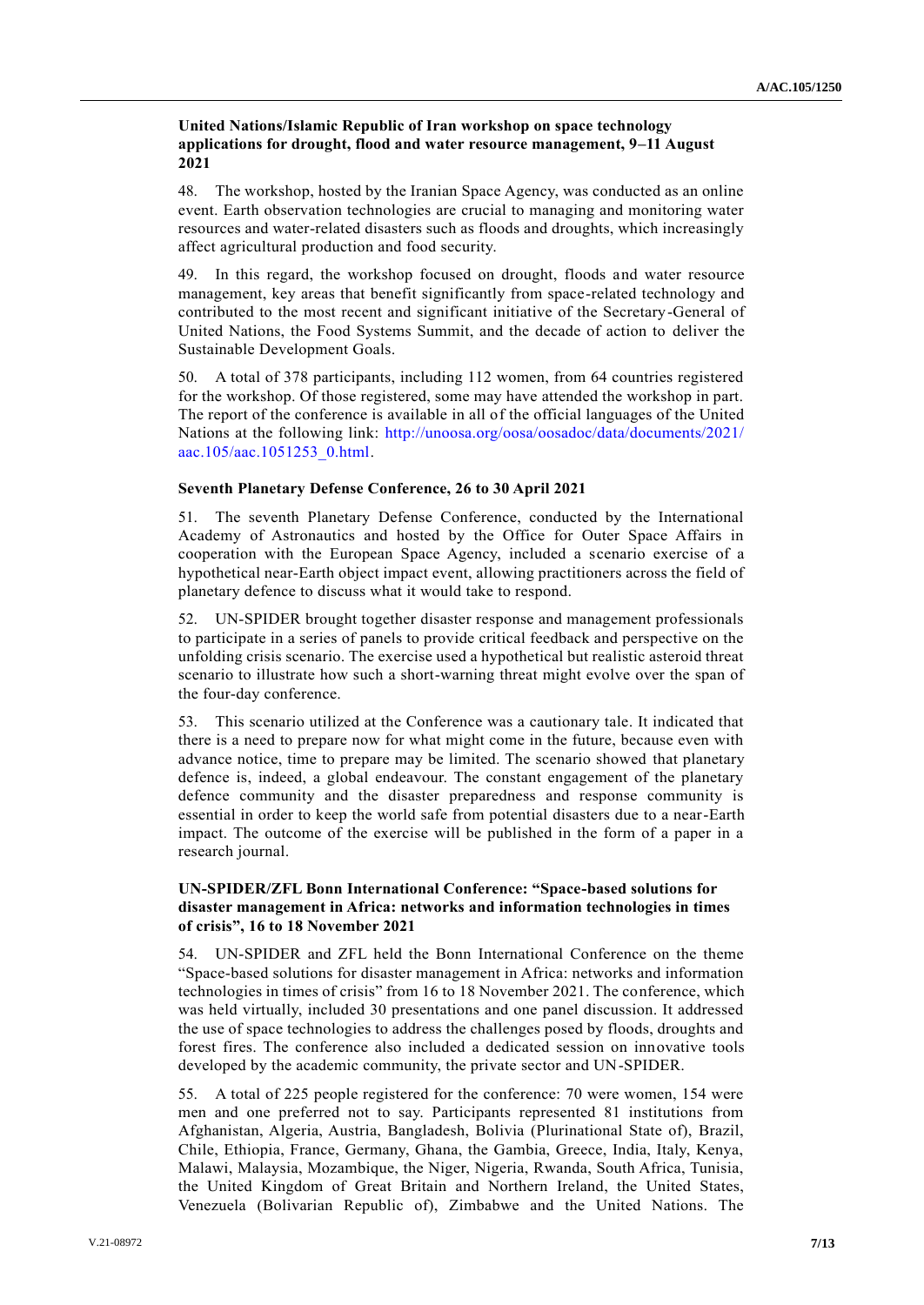conference benefited from the participation of experts from the United Nations Convention to Combat Desertification, the Food and Agriculture Organization of the United Nations (FAO), the United Nations University Institute for Environment and Human Security, the African Union Commission and other regional and international organizations. UN-SPIDER regional support offices from Algeria, Germany, Greece and Sri Lanka contributed to the conference, making presentations on various topics.

56. Participants reiterated the need to continue awareness-raising efforts regarding novel technologies and tools developed by the space community, capacity-building efforts, including in the format of training the trainers, and the organization of simulations for disaster management agencies to identify how to use such innovative technologies and tools.

## **UN-SPIDER virtual regional expert meeting for Latin America and the Caribbean on the theme "Space-based solutions for disaster risk reduction and emergency response in Latin America", 23 to 25 November 2021**

57. UN-SPIDER, the Central American Coordination Centre for Natural Disaster Prevention, four regional support offices (Argentina, Brazil, Colombia and Mexico) and the National Aeronautics and Space Administration of the United States co-organized a virtual regional expert meeting to address how satellite technologies and novel applications developed by the space community contribute to confronting the challenges posed by natural hazards in Latin America and the Caribbean. A total of 196 people registered to participate in the event, 69 women and 127 men. They represented nearly 100 disaster management agencies, space agencies, other government agencies, non-governmental organizations, universities, private companies, United Nations entities and experts from the Regional Centre for Space Science and Technology Education for Latin America and the Caribbean.

58. The meeting was attended by participants from Argentina, Bolivia (Plurinational State of), Brazil, Chile, Colombia, Costa Rica, the Dominican Republic, Ecuador, El Salvador, Guatemala, Honduras, Italy, Mexico, Paraguay, Peru and the United States. It benefited from the participation of experts from FAO, the United Nations Development Programme and the United Nations Human Settlements Programme (UN-HABITAT).

59. Participants agreed on the need to continue taking note of advances made by Latin American institutions in the use of space technologies and in the establishment of a regional technical group of professionals to contribute to disaster response efforts. They suggested organizing quarterly virtual meetings to continue awareness-raising efforts, to exchange lessons learned on the use of space technologies and to continue facilitating synergies between the space and the disaster management communities.

### **Three global meetings of UN-SPIDER regional support offices**

60. Following the recommendation of the tenth annual regional support office meeting in November 2020, UN-SPIDER organized more frequent meetings between the offices. In 2021, three virtual meetings were held. On 28 January, 14 regional support offices discussed the coordination of UN-SPIDER workplans and collaborative activities. The results were presented through a survey on the capacities of the offices to identify possible cooperative activities and knowledge gaps. In March 2021, a thematic meeting was held at which seven RSOs discussed the use of Earth observation techniques to monitor locust infestation. The annual meeting, held on 12 and 13 October 2021, was attended by 15 regional support offices. One new regional support office was introduced, and updates were given on ongoing and upcoming activities. Discussions were held about new ways to conduct capacity-building activities, including eLearning, and the activities for the rest of 2021 and for 2022.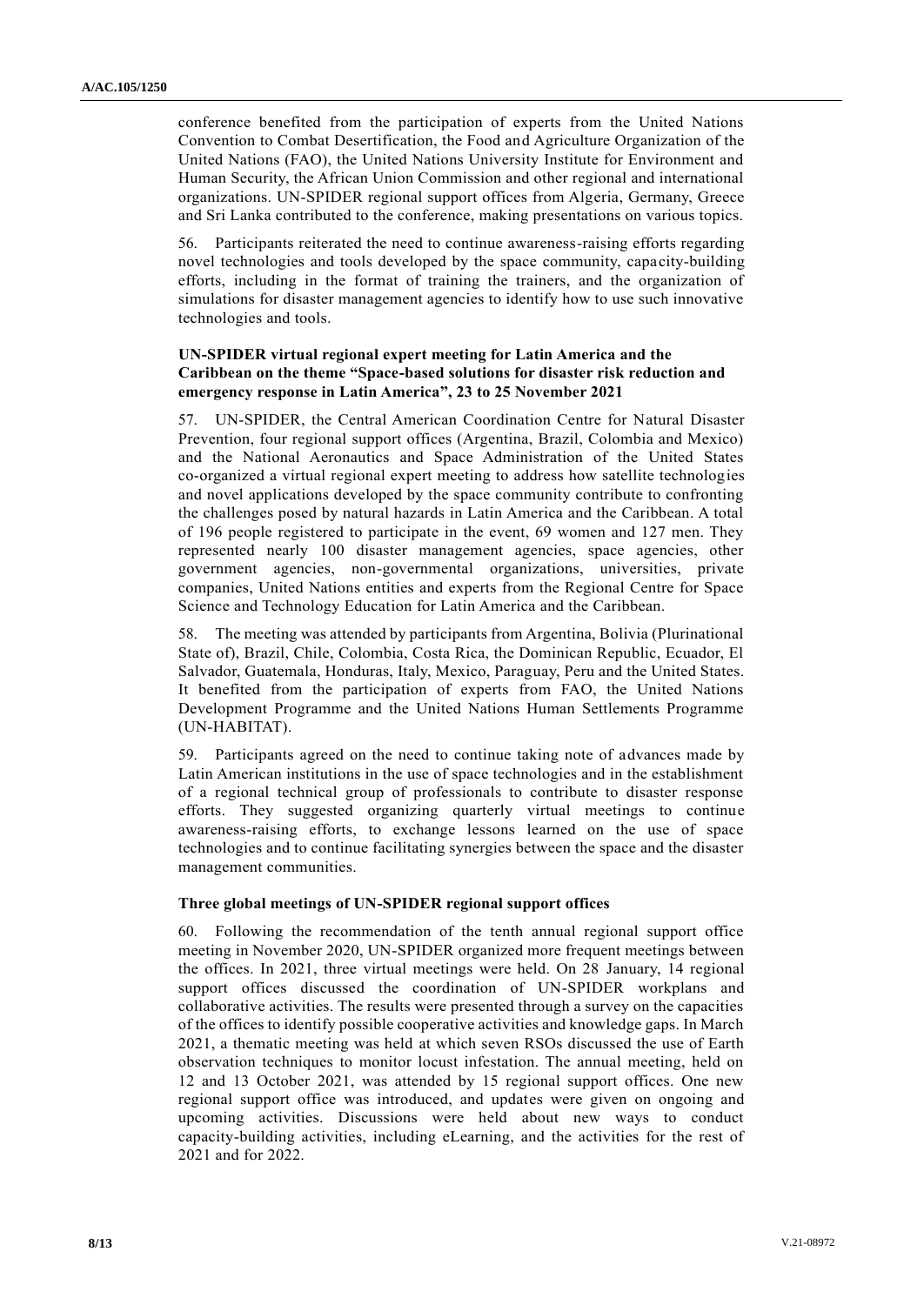## **2. Organization of or contributions to other initiatives, events and webinars**

61. UN-SPIDER made the following contributions to events organized at the initiative of various partner organizations:

(a) International Space University Adelaide Conference 2021, 5 and 6 February 2021;

(b) Meeting of Heads of National Disaster Management Agencies of Members States of the Central American Coordination Centre for Natural Disaster Prevention, Guatemala City, 9 and 10 February 2021;

(c) 2021 Pacific Islands Geographic Information System and Remote Sensing User Intermediate Conference, 23 and 24 February 2021;

(d) Online short course, "Space technology for disaster management", organized by the Centre for Space, Science and Technology Education in Asia and the Pacific, 19 to 30 April 2021;

(e) Seventh International Academy of Astronautics Planetary Defense Conference, 26 to 30 April 2021;

(f) First National Commission for Aerospace Research and Development webinar on the use of satellite technology for research on disaster risk management, Quito, 29 April 2021;

(g) Training on remote sensing and geospatial technology for reconstruction monitoring, organized by the Asian Institute of Technology for stakeholders in Indonesia, 24 to 28 May 2021;

(h) Committee on Earth Observation Satellites working group on capacity-building (Earth Observation Training, Education and Capacity Development Network Asia-Pacific), coordination meeting to plan the regional meeting, 14 June 2021;

(i) Role of higher education on intervention strategies adopted in mitigation and management of disasters in the context of recent technological developments, organized by the Indian Universities and Institutions Network on Disaster Risk Reduction and National Institute of Disaster Management, 17 August 2021;

(j) Fifth World Congress on Disaster Management, on the theme "Technology, finance, capacity for building resilience to disasters", with special focus on pandemics", organized by the Government of India, 24 to 27 November 2021;

(k) Webinar on information and communication technologies for early warning systems for disaster risk reduction, organized by the National Institute of Disaster Management of India on World Meteorological Day, 23 March 2021;

Training programme, "Climate change and disaster management", Ben Gurion University of the Negev, Israel, 11 May 2021;

(m) Virtual training programme on weather-based agrometeorology advisory services through information and communications technology, organized by the Indian Council of Agricultural Research, 13 August 2021;

(n) Introduction to UN-SPIDER and basic principles and applications of remote sensing at the International Joint Conferences on Artificial Intelligence Organization: talk on how to use and manipulate space data to tackle problems in the community relating to the targeting of young girls, and the use of artificial intelligence and space-based imagery, 23 August 2021;

(o) High-level policy dialogue: "Localizing climate resilience agenda: vision 2050 and 2100", organized by the National Institute of Disaster Management of India, 3 September 2021;

(p) Fifth global summit of Global Alliance of Disaster Research Institutes, 1 September 2021;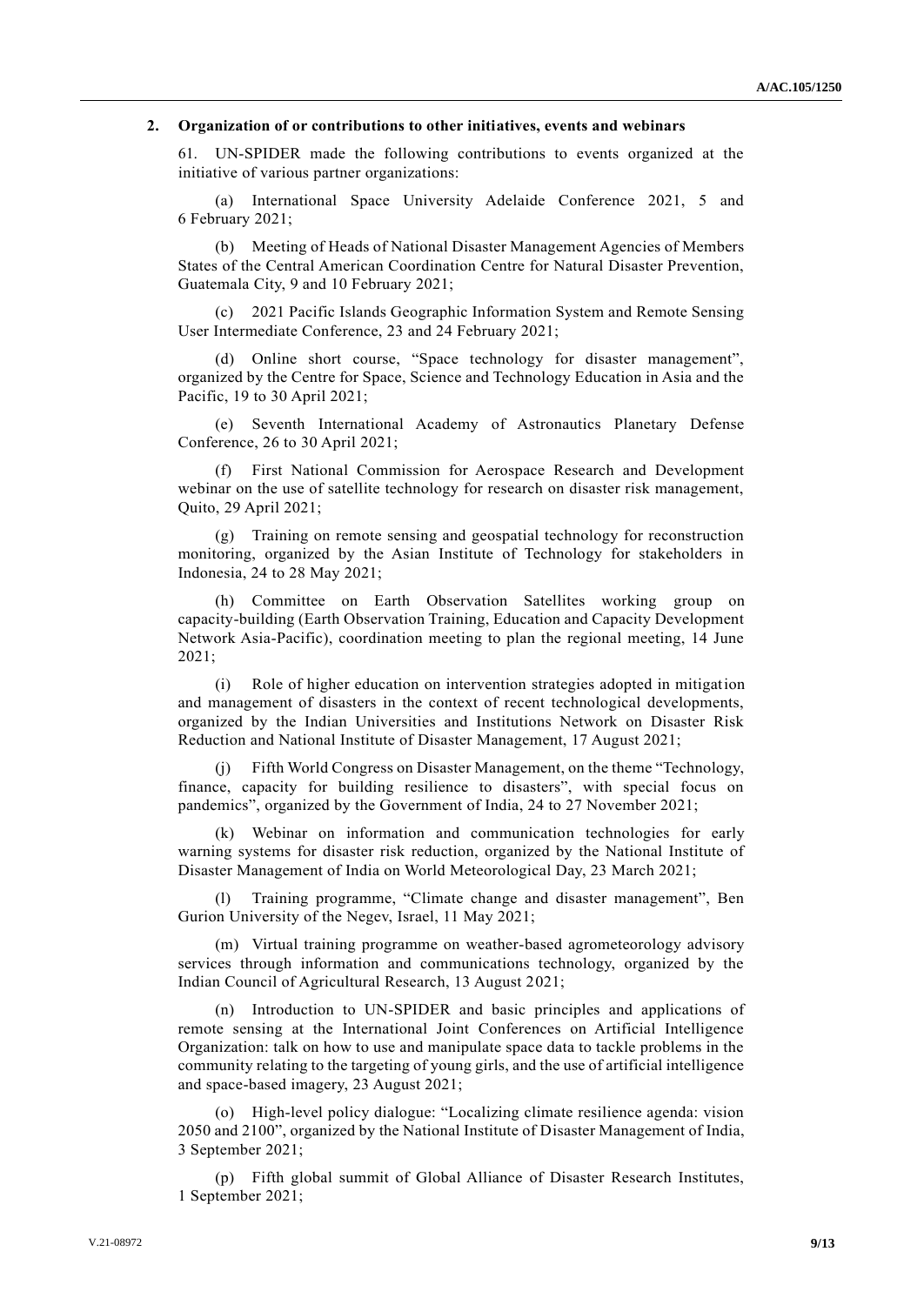(q) United Nations/Austria Symposium 2021 on the theme "Space applications for food systems", 7 to 9 September 2021;

(r) Korea Aerospace Research Institute International Space Training, 6 to 10 September 2021;

(s) Virtual Asia-Pacific Economic Cooperation and Emergency Preparedness Working Group workshop, "From new normal to better normal: better risk monitoring and assessment for a risk-informed regional economic integration", hosted by China, 23 and 24 September 2021;

(t) Webinar on science and Sustainable Development Goals 14 and 15, "Life below water and life on land", convened by LifeWatch ERIC, 1 October 2021;

(u) Webinar on research and innovation: "The road from UNFSS to COP26", organized by the International Water Management Institute, 7 October 2021;

(v) GEOINT 2021 (in-person event), organized by the United States Geospatial Intelligence Foundation, 5 to 8 October 2021;

(w) Technical session on the twenty-first anniversary of the Disaster Charter: "History, status and future of this powerful and productive international cooperation", held as one of the sessions of the seventy-second International Astronautical Congress, Dubai, 25 to 29 October 2021;

(x) "Cosmic sandbox", Asia-Pacific Oceania Space Association: a side event at the Asia-Pacific Regional Space Agency Forum, 13 November 2021;

(y) Pre-Conference webinar of the fifth World Congress on Disaster Management: "Climate-induced economic inequality and disaster management", Central University of Tamil Nadu, Thiruvarur, India, and University of Central Lancashire, United Kingdom, 17 November 2021;

(z) Plenary session organized by the Economic and Social Commission for Asia and the Pacific on COVID-19 on lessons for early warning, prevention, preparedness and response (virtual), 25 November 2021;

(aa) A hands-on training session on flood and forest fire monitoring for young aspiring disaster management professionals, co-organized with the Copernicus capacity-strengthening team in cooperation with the Central European University, reaching some 62 participants.

### **C. Knowledge management**

62. Knowledge management is at the core of UN-SPIDER activities. By systematically and continuously compiling the knowledge and available resources held by individuals and institutions, UN-SPIDER aims to transfer lessons learned, highlight innovations and foster collaborative practices. The communities involved in the field of work of UN-SPIDER include many different actors: disaster responders, disaster risk specialists, policymakers, remote sensing experts, space technology providers, academics and researchers.

### **1. Knowledge portal**

63. The UN-SPIDER knowledge portal [\(www.un-spider.org\)](http://www.un-spider.org/) is one of the cornerstones of the programme as it hosts information on all activities conducted by the programme as well as by the disaster management, emergency response and space communities. The number of visitors to the portal has continually increased since it was launched. In 2021, the average number of monthly visits to the knowledge portal increased by more than 10 per cent, from 40,000 to approximately 45,000. By the end of 2021, there were more than 9,000 content items.

64. During the first half of the year, efforts were carried out to change the layout of the knowledge portal to adjust it to the guidelines of the Office for Information and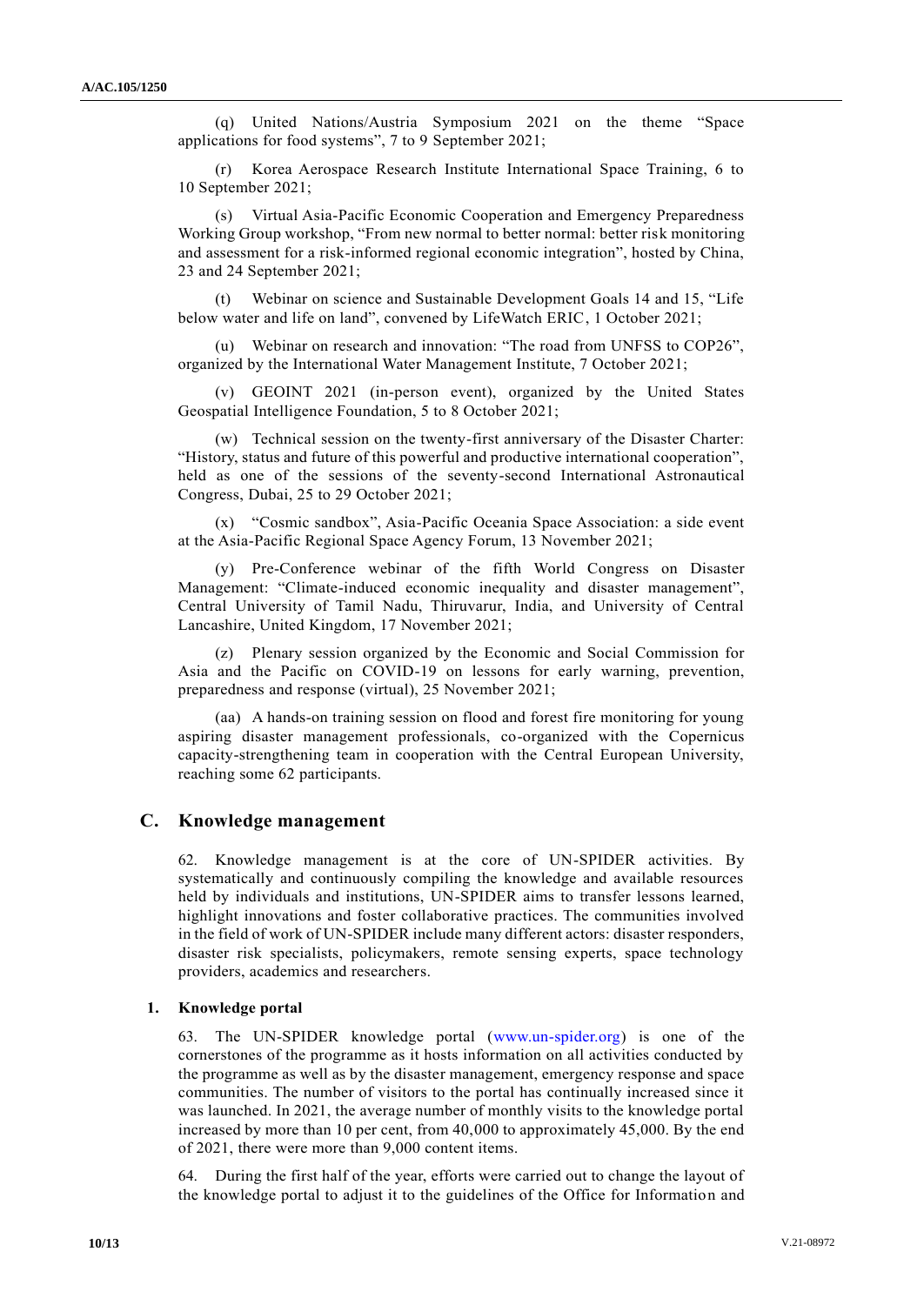Communications Technologies. The updated version of the portal was launched in July 2021. In addition, the content management system used to host the portal was updated to the newest version (Drupal version 9).

65. The programme developed procedures to enhance the use of services developed by the space community, including a dedicated procedure to use the Global Wildfire Information System (GWIS) to generate data for an ad hoc indicator to present information on the efforts of Member States to reduce the impacts of fires on forests.

66. Efforts were made to incorporate additional content in the Spanish and French versions of the knowledge portal. As a result, the number of visits to the Spanish version site continued to increase substantially compared with previous years.

67. UN-SPIDER has also improved the links on the knowledge portal to the activities of the regional support offices and the hazards they address.

### **2. Use of cloud-based solutions**

68. Given the limited information on technology resources of civil protection agencies, as observed during technical advisory support activities, UN-SPIDER increased the use of cloud-based geographic information system solutions. Examples include the use of online systems such as Google Earth Engine in recommended practices and the promotion of web-based systems during technical advisory support and outreach activities.

69. UN-SPIDER makes regular use of the Copernicus Data and Exploitation Platform developed by the German Aerospace Centre. The platform offers access to remote sensing data and cloud computing resources, which UN-SPIDER has been using to process remote sensing data in order to support Member States during emergencies.

#### **3. Publications**

70. UN-SPIDER provided input for the following papers and publications:

(a) "Can space-based technologies help manage and prevent pandemics?", published in *Nature Medicine*, vol. 27, September 2021 [\(www.nature.com/](http://www.nature.com/naturemedicine) [naturemedicine\)](http://www.nature.com/naturemedicine). The paper was an outcome of the participation of UN-SPIDER in supporting the space and pandemic project of the International Space University, which focused on how space can help in monitoring and mitigating the COVID-19 pandemic and preparing for and preventing future pandemics;

(b) "Travelling through space and time: remote sensing of natural world heritage sites", *World Heritage* No. 98, "Monitoring world heritage from space" (UNESCO publication);

(c) "When it strikes, are we ready? Lessons identified in preparing for a near-Earth object impact scenario", a paper communicated to the *International Journal of Disaster Risk Science.* The paper was an outcome of the seventh Planetary Defense Conference, held by the International Academy of Astronautics, which included a scenario exercise of a hypothetical near-Earth object impact event. The paper argued that the constant engagement of the planetary defence and disaster preparedness and response communities is essential in order to keep the world safe from potential disasters due to such an impact.

71. UN-SPIDER has been contributing, with the United Nations Office for Disaster Risk Reduction, the World Meteorological Organization and several institutions that are members of the International Network on Multi-Hazard Early Warning Systems on the development of a flagship publication *Words into Action: Guide for Multi-Hazard Early Warning Systems*. The publication will be launched on World Disaster Risk Reduction Day in October 2022.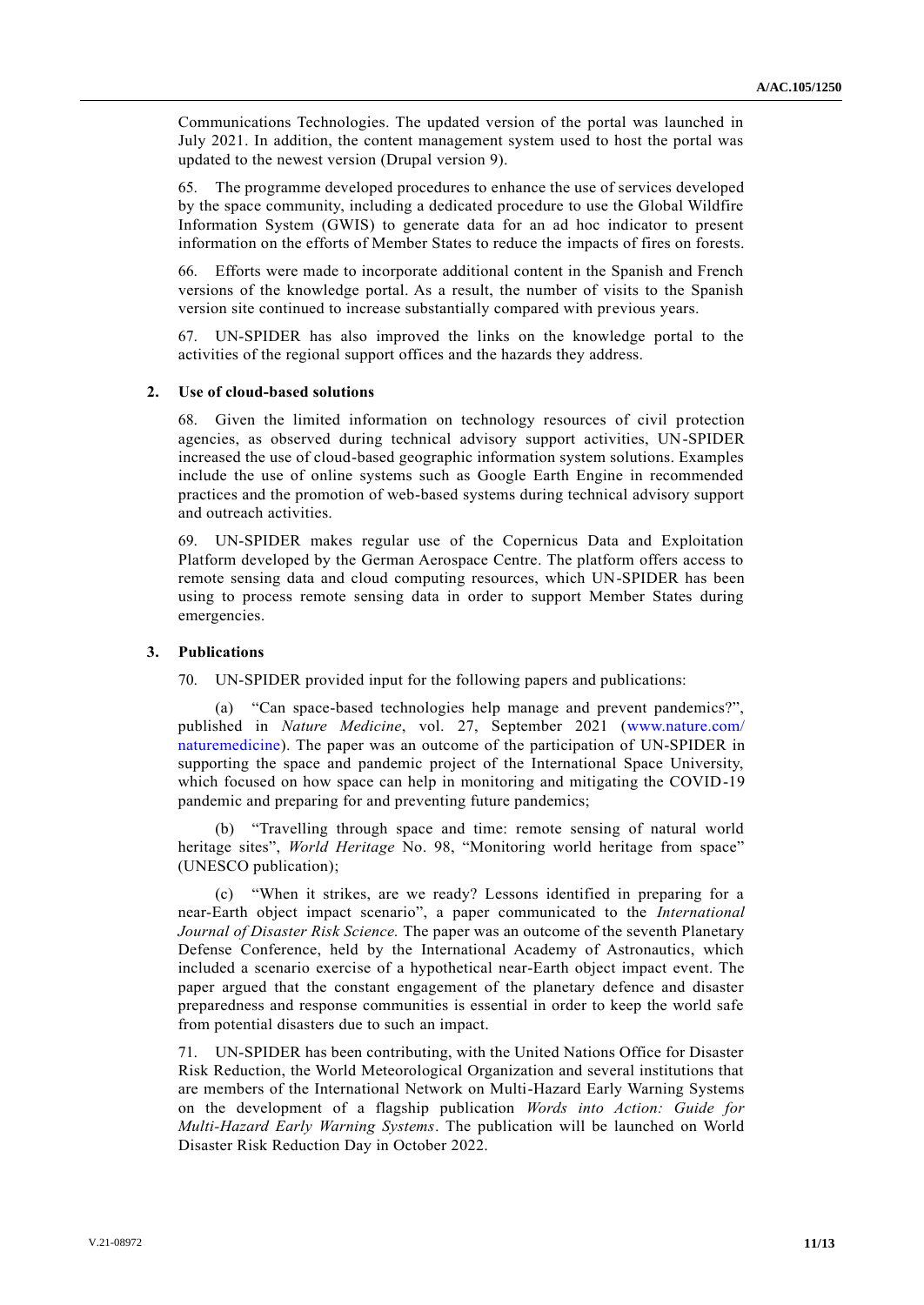# **D. Support for emergencies**

72. As part of its activities, UN-SPIDER facilitated the activation of the International Charter on Space and Major Disasters as a result of the following:

- (a) Floods in Sri Lanka due to Cyclone Burevi;
- (b) Earthquake in Indonesia;
- (c) Floods in Oman due to tropical storm Shaheen.

#### **Raising awareness of the International Charter on Space and Major Disasters**

73. Cooperation between the International Charter and the Office for Outer Space Affairs was highlighted and detailed in statements and presentations at several international events and conferences during the reporting period. Every opportunity was taken by the Office to raise awareness of the opportunities offered by the International Charter, in particular its universal access initiative.

74. UN-SPIDER included specific presentations by the International Charter at the Bonn International Conference on the theme "Space-based solutions for disaster management in Africa: networks and information technologies in times of crisis".

75. UN-SPIDER has been working with relevant institutions in Bangladesh, Honduras, the Gambia, Solomon Islands, Mexico, Mozambique, Nicaragua, the Niger, Viet Nam, Panama and Zimbabwe to support them in becoming authorized users of the International Charter.

76. In 2021, the International Charter incorporated the national disaster management agencies of Armenia, the Gambia, Mexico, Mongolia and South Africa as authorized users.

### **Raising awareness of the Copernicus Emergency Mapping Service and of other related services**

77. The Copernicus Emergency Mapping Service was also highlighted in statements and presentations at international events and missions during the reporting period, including at the UN-SPIDER ZFL regional virtual expert meeting for Southern Africa on the theme "Space-based solutions for disaster risk management and emergency response", held from 13 to 15 July 2021; and during the UN-SPIDER Bonn International Conference on the theme "Space-based solutions for disaster management in Africa: networks and information technologies in times of crisis".

78. Furthermore, UN-SPIDER launched a Flood Guide project with Copernicus, Airbus Defence and Space, ZFL, the national disaster management agencies of Ghana, Guatemala, Nigeria, Peru and South Africa; space agencies from Nigeria, Peru and South Africa; and other institutions from Nigeria and Guatemala. The aim of the project is to use the information generated in the Global Flood Awareness System (GLOFAS) of the Copernicus programme, in combination with in situ historical data on impacts of floods in those five countries to improve flood early warning systems through the incorporation of impact-based forecasts. More information on this project is available at [www.un-spider.org/projects/Flood%20GUIDE.](http://www.un-spider.org/projects/Flood%20GUIDE)

79. In addition, UN-SPIDER developed and launched a procedure to use the Global Wildfire Information System of the Copernicus programme for national focal points of the Sendai Framework Monitor to report on the number of hectares of forests damaged or destroyed by fire in reference to target C of the Sendai Framework.

80. The procedure uses the country data generated by GWIS to calculate a benchmark for the decade between 2005 and 2015 and then compares the number of hectares burned annually from 2015 onwards with respect to that benchmark. The procedure is available at [www.un-spider.org/advisory-support/practical-uses/Sendai-](http://www.un-spider.org/advisory-support/practical-uses/Sendai-Framework-Ad-hoc-indicator-C-2Fo-Intro)[Framework-Ad-hoc-indicator-C-2Fo-Intro.](http://www.un-spider.org/advisory-support/practical-uses/Sendai-Framework-Ad-hoc-indicator-C-2Fo-Intro)